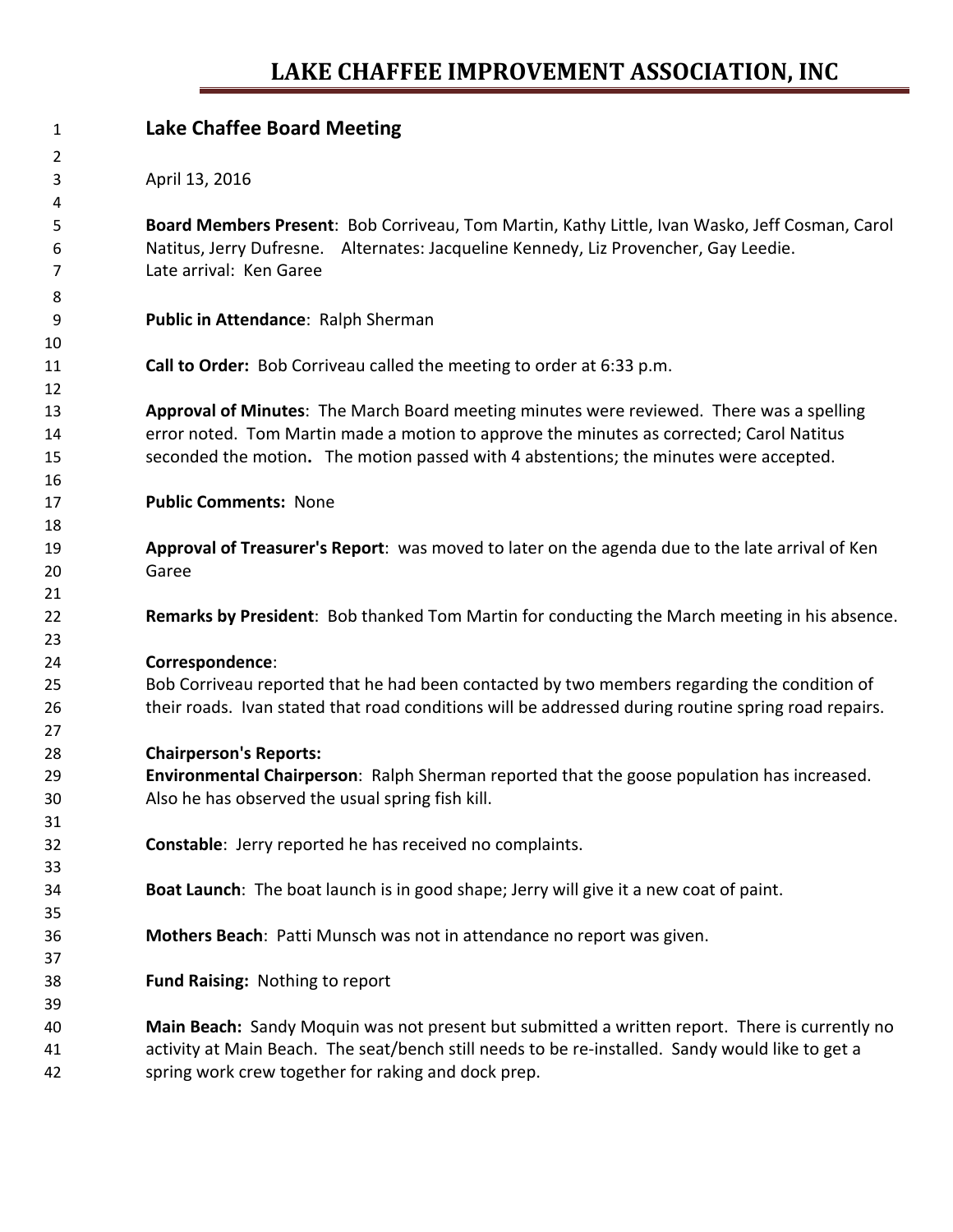## **LAKE CHAFFEE IMPROVEMENT ASSOCIATION, INC**

 Sandy would like members to know that community service volunteers are welcome and hours will be recorded while beach chair supervises and officiates workers.

 **Road Chairperson**: Ivan Wasko reported that several signs have been fixed and there are some potholes that need filling. There were some issues with the snow removal from the last storm and he is addressing these.

**Hall Chairperson:** Ivan Wasko reported that the hall was rented on April 9 and all went well. He reports that there is still fuel in the gas tank and the septic had been pumped.

**Dam Chairperson:** Kari Olson was not present and no report was given.

 **Approval of Treasurer's Report**: The treasurer's report was reviewed. Tom Martin made a motion to accept the Treasurers Report, Carol Natitus seconded the motion. The report was accepted. The issue of delinquent taxes was discussed and board members agreed to send reminder notices to members who are one year behind and lien notices to members who are more than 1 year delinquent.

## **Old Business**:

- **A member has reported the continuing issues on Oak Drive of multiple unregistered motor**  vehicles, driving in excess of safe speeds, vehicles parked on the road and blocking access to public areas, etc. The Board discussed a plan of further action to correct the situation.
- Ivan reported that he has verified against his records that the sanding was done as billed and gave Ken the okay to pay the pending sanding invoice.

## **New Business**:

- Ken Garee has requested that an insurance chairman be appointed to handle our insurance needs and review our policies. Bob Corriveau has agreed to take on that task.
- 71 A question was raised whether a Tag Sale would be organized again this year; a discussion followed regarding the possible options.
- **There was a discussion regarding the timing and location of the spring and summer activities. It** was agreed that the Board would discuss and come to decisions at the May Board meeting.
- Ralph Sherman inquired about the Dam evaluation reports. Bob will follow up with Kari Olson to get a report. The Board needs to look into the availability of grant money to help offset the cost 77 of the required dam repairs.
- **Adjournment:** Jerry Dufresne made a motion to adjourn, seconded by Tom Martin. The meeting adjourned at 7:30 pm.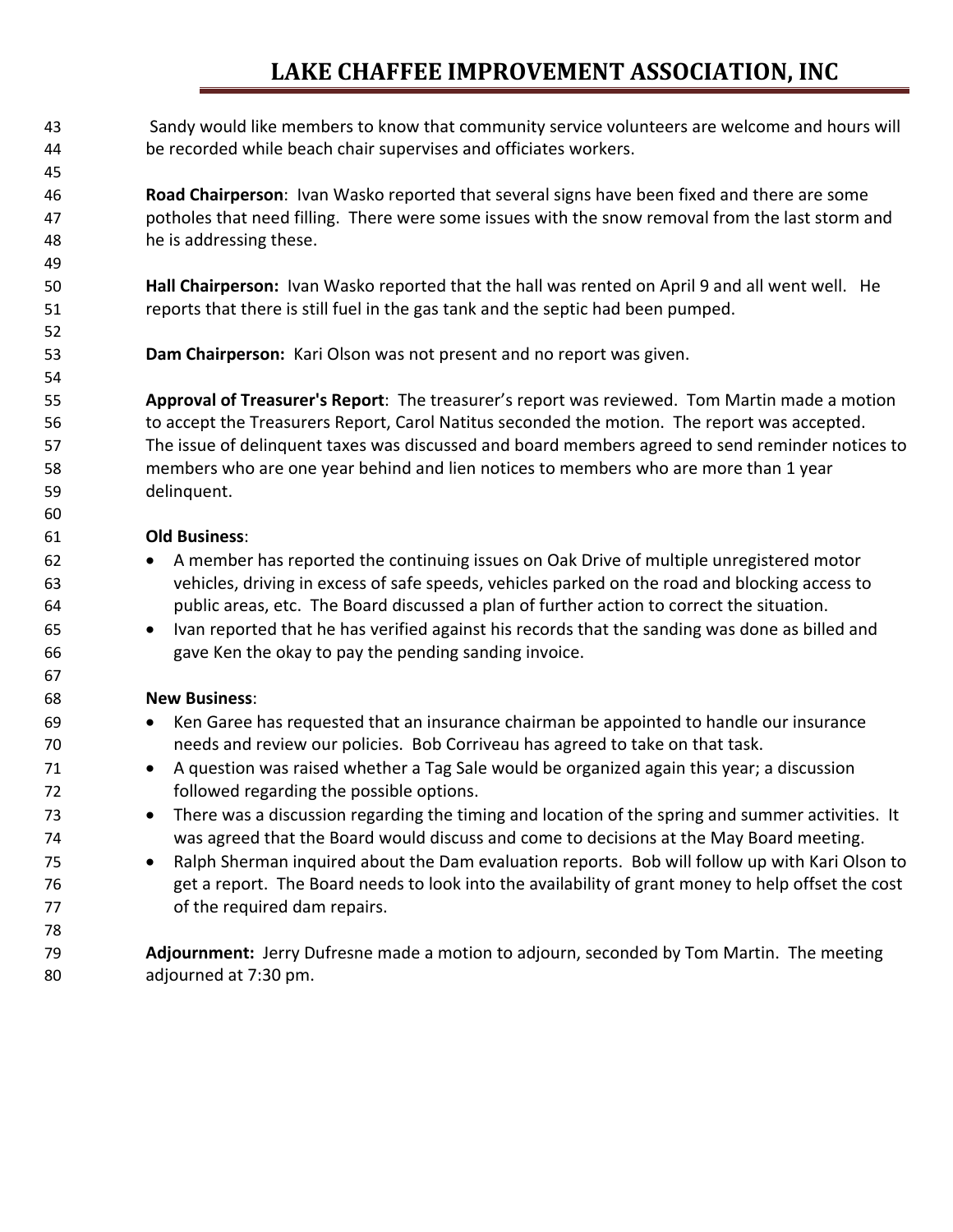| L.C.I.A. TREASURER                 |                        |                          | RPT.                     |                 | 13 APR. '16                         |                    |             |
|------------------------------------|------------------------|--------------------------|--------------------------|-----------------|-------------------------------------|--------------------|-------------|
| Lake Chaffee Improv.               |                        | Assoc., Inc.             |                          |                 | YEAR= 1 Aug'15 - 31 July'16         |                    |             |
| P.O. Box 231, Ashford, CT 06278    |                        |                          |                          |                 |                                     |                    |             |
| www.lakechaffee.org                |                        |                          |                          |                 | $TAX = $125 / YEAR$                 |                    |             |
|                                    |                        |                          |                          |                 | by Conn. State CHARTER              |                    |             |
|                                    |                        | ************************ | INCO                     | <b>ME</b>       | ****************************        |                    |             |
|                                    |                        | <b>Budget '15 -'16</b>   | Past Mon.                | <b>TOTAL YR</b> |                                     | $'14 - 15)$        | ('13-'14)   |
| <b>Taxes</b>                       |                        | 25,875                   | 250.00                   | 24,875.00       | Past[                               | 25,875             | 25,750      |
| Past Tax + Int. + Fees             |                        | 5,500                    | 483.70                   | 2,500.40        | Years[                              | 5,619              | 5,337       |
| Donations                          |                        | 5,000                    |                          | 4,423.40        | Totals[                             | 4,886              | 3,200       |
|                                    |                        |                          |                          |                 |                                     |                    |             |
| Rent                               |                        | 300                      |                          |                 |                                     | 300                | 325         |
| <b>Fund Raise</b>                  |                        | 300                      |                          | 167.50          |                                     | 80                 | 147         |
| Website + Newsletter               |                        | 150                      |                          |                 |                                     | 0                  | 0           |
| Int. + Other LCIA Accnts           |                        | 10                       | 0.86                     | 7.86            |                                     | 11                 | $10\,$      |
| Other                              |                        | 0                        |                          |                 |                                     | 1,776              | 38          |
|                                    |                        |                          |                          |                 |                                     |                    |             |
|                                    | <b>TOTALS</b> >>       | 37,135                   | 734.56                   | 31,974.16       | Past Years>                         | 38,547             | 34,807      |
|                                    |                        |                          |                          |                 |                                     |                    |             |
|                                    | *********              |                          |                          | Е<br>S.         |                                     | ************       |             |
|                                    |                        | <b>Budget '15-'16</b>    | Past Mon.                | <b>TOTAL YR</b> |                                     | $('14-'15)$        | $('13-'14)$ |
| Hall Bldg Maint.+ Septic           |                        | 2,200                    | 300.00                   | 1,979.00        | Past                                | 19                 | 625         |
| Hall Utilities (Elec+Heat)         |                        | 1,500                    | 139.33                   | 1,124.68        | Years[                              | 2,183              | 1,429       |
| Office Expense                     |                        | 500                      |                          | 270.78          | Totals[                             | 193                | 173         |
| Mail + Postage                     |                        | 500                      |                          | 117.60          |                                     | 294                | 488         |
| Road Repair+Pave+Brush             |                        | 7,600                    |                          | 6,445.70        |                                     | 5,354              | 9,400       |
| Road Snow Plow + Sand              |                        | 17,000                   |                          | 9,500.00        |                                     | 14,838             | 14,900      |
| Insurance                          |                        | 9,500                    |                          | 8,040.20        |                                     | 9,120              | 9,141       |
| Service Reimburs. (Pay)            |                        | 0                        |                          |                 |                                     | 0                  | 0           |
| Legal Costs + Fees                 |                        | 500                      | 22.00                    | 92.00           |                                     | 482                | 506         |
|                                    |                        |                          |                          |                 |                                     |                    |             |
| Beach Maint. + Recrea'n            |                        | 2,000                    |                          | 220.00          |                                     | 530                | 562         |
| Lake Maint. + Water                |                        | 375                      |                          | 105.00          |                                     | 270                | 60          |
| To Other LCIA Accnts               |                        | 500                      |                          | 500.00          |                                     | 500                | 500         |
| Website + Newsletter               |                        | 100                      |                          |                 |                                     | 0                  | $\pmb{0}$   |
| Other - Contingency                |                        | 200                      |                          | 57.14           |                                     | 190                | 50          |
|                                    |                        |                          |                          |                 |                                     |                    |             |
|                                    | <b>TOTALS &gt;&gt;</b> | 42,475                   | 461.33                   | 28,452.10       | Past Years>                         | 33,973             | 37,834      |
|                                    |                        |                          |                          |                 |                                     |                    |             |
| ###### BALANCE                     |                        | ##########  #####        |                          |                 |                                     |                    |             |
| 1 Aug '15 Start Balance =          |                        | 14,014.23                | #                        |                 |                                     |                    |             |
| with \$350 specific past donations |                        |                          | Ħ                        | &               | <b>&amp;&amp;&amp; OTHER ACCNTS</b> |                    | 8888888888  |
| <b>Total Year INCOME</b><br>$+$    |                        | 31,974.16                | #                        | &               | Special Checking Accnt              | <b>Special Use</b> | 1,766       |
| with \$250 specific donations      |                        |                          | $\overline{\textbf{\#}}$ |                 |                                     |                    |             |
| <b>Total Year EXPENSE</b>          |                        | 28,452.10                | #                        | ଝ               | 'LCIA' Savings Accnt                | Misc.              | 9,914       |
|                                    |                        |                          |                          | &               | 'Lake' Savings Accnt                | Lake+Dam           | 9,016       |
| Gen. Fund BALANCE =                |                        | 17,536.29                | << 13 Apr '16            | &               |                                     | <b>TOTAL=</b>      | 20,696      |
|                                    |                        |                          |                          |                 | Treasurer: KG                       |                    |             |
| LCIA-TrsRpt-2016-04-13.xlsx        |                        |                          |                          |                 |                                     |                    |             |